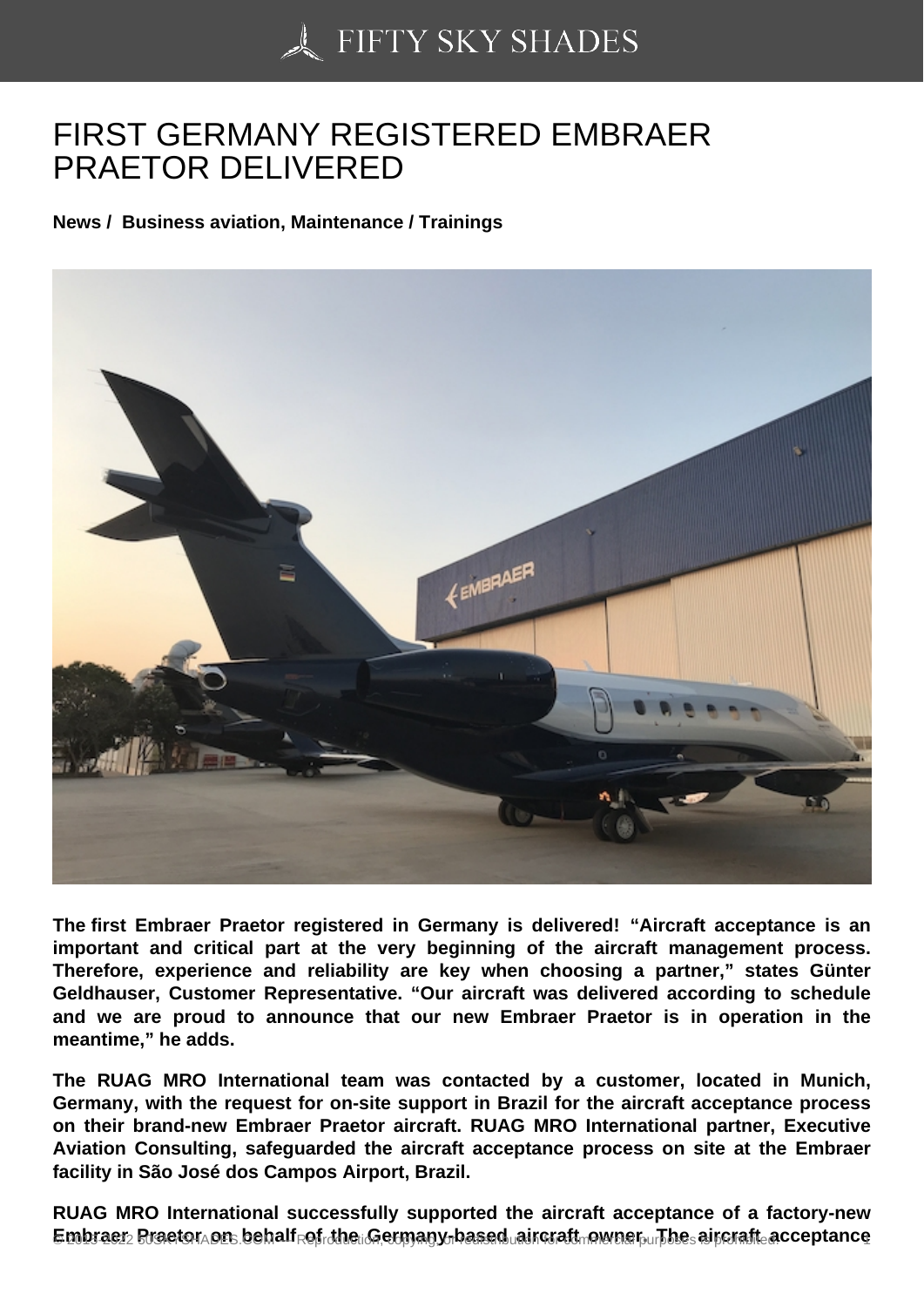**process was fulfilled on site at the Embraer facility. This new aircraft is just the second of its type in Europe.**



"We are keen to support our customers throughout all phases of the aircraft management process, where and when they need us. Together with key partners, like Executive Aviation Consulting, our experienced team of Embraer specialists strive to find the best solution that suits each customer and their individual needs," confirms Volker Wallrodt, Senior Vice President Business Jets, Military & Dornier 228, RUAG MRO International.

RUAG MRO International offers specialized one-stop shop business aircraft solutions at Munich-Oberpfaffenhofen, Germany, where all required services are performed within one single downtime, suiting individual customer schedules. The comprehensive portfolio includes line, base and heavy maintenance (MRO) checks, cabin interior restyling and refurbishment, avionics and system upgrades, component services, aircraft painting, modifications, pre-purchase inspections (PPI), AOG, and support and consulting. RUAG MRO International is an official OEM partner and Authorized Service Center for Embraer, a recognized Service Center for Bombardier, and is certified for the Gulfstream G550.